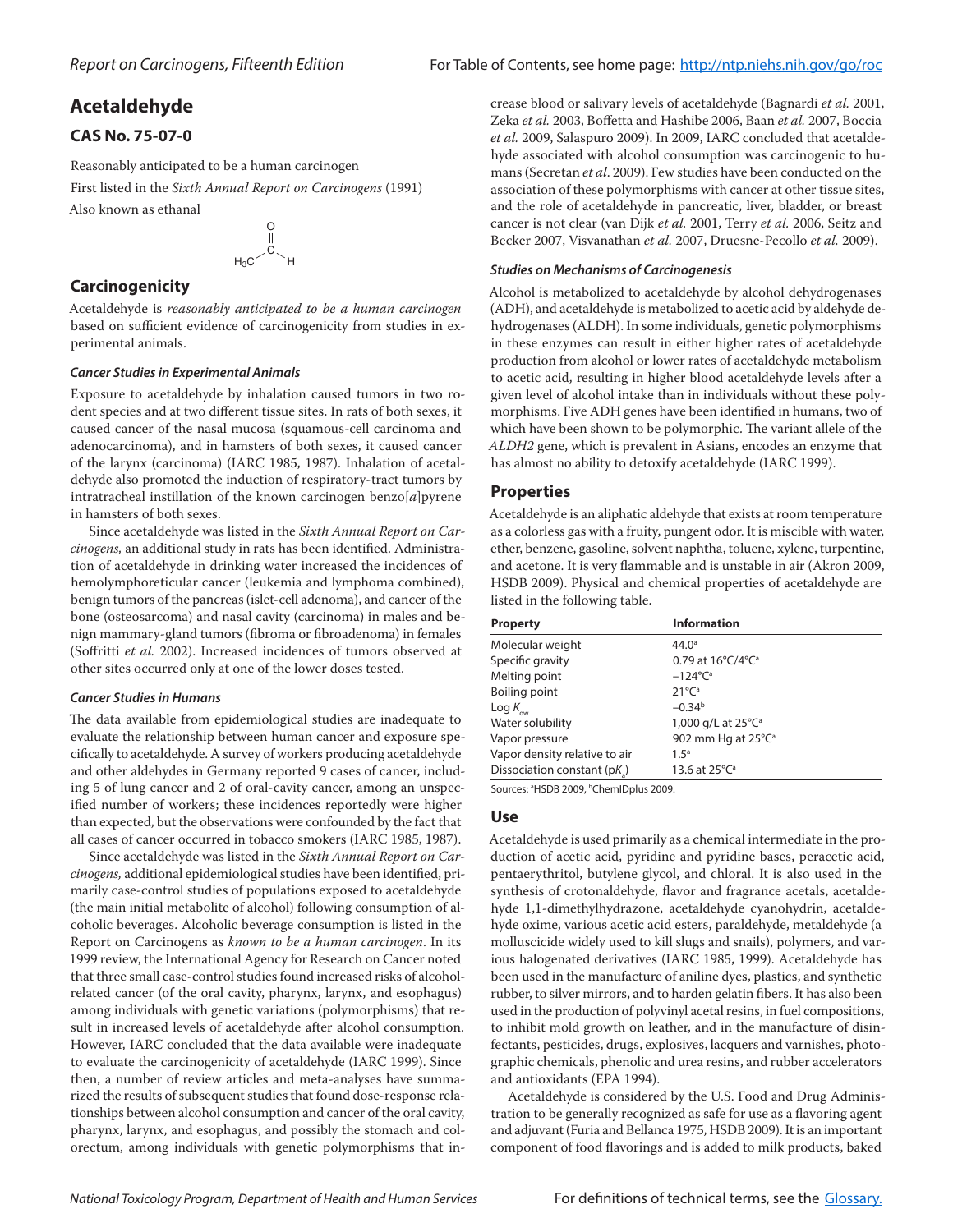goods, fruit juices, candy, desserts, and soft drinks; it is especially useful for imparting orange, apple, and butter flavors. The concentration of acetaldehyde in food generally is up to 0.047%. In 1976, about 8,600 kg (19,000 lb) of acetaldehyde was used as food additives. Acetaldehyde is also used in the manufacture of vinegar and as a fruit and fish preservative. It is approved for use in phenolic resins in molded containers for contact with non-acidic foods. Acetaldehyde is no longer registered as an active ingredient in any pesticide. When it was used as a fumigant for storage of apples and strawberries, it was exempted from a residue tolerance (IARC 1985, EPA 1994, HSDB 2009).

## **Production**

Acetaldehyde was first produced commercially in 1916, and its U.S. production peaked at 1.65 billion pounds in 1969 (IARC 1985). In 2015, combined U.S. production and imports were in the range of 250 million to 500 million pounds (EPA 2016), similar to the range of 100 million to 500 million pounds reported from 1994 to 2002 (EPA 2004). Data on U.S. imports and exports of acetaldehyde indicated that although exports have decreased substantially from the 42.6 million pounds reported in 1989 (USITC 2009), they have continued to greatly exceed imports (as shown in the table below). In 2009, acetaldehyde was available from 49 suppliers, including 21 U.S. suppliers (ChemSources 2009).

| Category                            | Year | <b>Quantity (lb)</b>       |
|-------------------------------------|------|----------------------------|
| Production $+$ imports <sup>a</sup> | 2015 | 250 million to 500 million |
| U.S. imports <sup>b</sup>           | 2017 | 177,000                    |
| U.S. exports $b$                    | 2017 | 4.5 million                |

Sources: ªEPA 2016. <sup>b</sup>USITC 2018.

#### **Exposure**

There is high potential for exposure of the general population to acetaldehyde through ingestion, inhalation, and dermal contact and of workers through inhalation and dermal contact. The main source of exposure of the general population is through consumption of alcoholic beverages and the subsequent metabolism of alcohol to form acetaldehyde (HSDB 2009). Because acetaldehyde may form in wine and other alcoholic beverages after exposure to air (Hagemeyer 2002), alcoholic beverages (including wines, beer, and spirits) also frequently contain acetaldehyde as a volatile component (HSDB 2009).

Acetaldehyde is a product of most hydrocarbon oxidation reactions and is a normal intermediate in the respiration of most higher plants. It is found in trace amounts in many plant products, including apples, broccoli, coffee, grapefruit, grapes, lemons, mushrooms, onions, oranges, peaches, nectarines, pears, pineapples, raspberries, strawberries, cranberries, sour cherries, and mango. It has been detected in the essential oils of alfalfa, rosemary, balm, clary sage, daffodil, bitter orange, camphor, angelica, fennel, mustard, peppermint, and lychee, and in oak and tobacco leaves and cotton leaves and blossoms (IARC 1985, Burdon *et al.* 1996, Gorny *et al.* 1999, Gunes *et al.* 2002, Bonerz *et al.* 2007, Mahattanatawee *et al.* 2007). Acetaldehyde has also been detected in breast milk. Consumers may be exposed to acetaldehyde in many milk products, including all types of cheese, yogurt, and milk of varying fat content (Mistry and Hassan 1992, Barbieri *et al.* 1994, Jandal 1996, Beshkova *et al.* 1998, Van Aardt *et al.* 2001, Kondyli *et al.* 2002, Boscaini *et al.* 2003, Di Cagno *et al.* 2004, Fernandez-Garcia *et al.* 2004, Blagden and Gilliland 2005, Gadaga *et al.* 2007, Kaminarides *et al.* 2007). Acetaldehyde has also been detected in cooked beef, chicken, and fish (HSDB 2009, Yasuhara and Shibamoto 1995) and is used as a synthetic flavoring ingredient in processed foods, especially margarine (HSDB 2009).

According to EPA's Toxics Release Inventory, environmental releases of acetaldehyde have increased slightly since 1988, when 9.5 million pounds was released, 73% to air, 23% to underground injection wells, and the remainder to surface water and landfills. Since then, releases to underground injection wells have decreased, and releases to surface water have increased. In 2007, 11.4 million pounds of acetaldehyde was released from 336 facilities that processed, produced, or used the chemical; 29 facilities each released more than 100,000 lb. Of the total amount, 94% was released to air, 3.1% to underground injection wells, and 2.8% to water (TRI 2009). Acetaldehyde will volatilize rapidly from water or land, and it will leach into the ground, where it will biodegrade (HSDB 2009). Acetaldehyde is also degraded readily in soil, sewage, and natural waters by microorganisms (EPA 1987).

Acetaldehyde is a natural product of photooxidation of hydrocarbons commonly found in the atmosphere and occurs naturally as emissions from forest fires, volcanoes, and animal wastes. In the 1990s, annual emissions of acetaldehyde from all sources in the United States were estimated at 12.1 million kilograms (27 million pounds) (IPCS 1995). Burning wood produces acetaldehyde at approximately 0.7 g/kg of wood, and fireplace emissions range from 0.083 to 0.20 g/kg of wood burned (HSDB 2009). In the 1990s, annual emissions from residential burning in the United States were estimated at 5,000 metric tons (11 million pounds) (IPCS 1995). Acetaldehyde is also a combustion product of some plastics (e.g., polycarbonate) and some hard and soft polyurethane foams. It also occurs in gasoline exhaust (1.4 to 8.8 mg/m3 ) and diesel exhaust (0.05 to 6.4 mg/m3 ); however, very little is emitted from small engines such as lawn mowers or leaf blowers (IARC 1985, Baldauf *et al.* 2006).

Many individuals are exposed to acetaldehyde by inhalation. The highest ambient-air concentrations of acetaldehyde were reported for urban or suburban areas or near sources of combustion (HSDB 2009). In ambient air, concentrations of acetaldehyde generally averaged 5 μg/m3 . Indoor air concentrations were higher than ambient concentrations in all locations where acetaldehyde air concentrations were measured, both in the United States and in other countries (Miguel *et al.* 1995, Mukund *et al.* 1996, Brickus *et al.* 1998, Mac-Intosh *et al.* 2000, Possanzini *et al.* 2002, Baez *et al.* 2003, Hellen *et al.* 2004, Hodgson *et al.* 2004, Park and Ikeda 2004, Saijo *et al.* 2004, Sax *et al.* 2004, Shendell *et al.* 2004, Gilbert *et al.* 2005, Cavalcante *et al.* 2006, Ohura *et al.* 2006, Pang and Mu 2006, Sax *et al.* 2006, Hodgson *et al.* 2007, Possanzini *et al.* 2007). Acetaldehyde is also found in tobacco and marijuana cigarette smoke (1,220 μg per cigarette) and tobacco cigarettes (980 to 1,370 μg per cigarette).

In 1988–89, acetaldehyde was detected in 4 of 10 surveyed water supplies (EPA 1987). In surface water, concentrations generally are less than 0.1 μg/L, and the contribution from drinking water to human exposure is considered negligible (IPCS 1995).

The National Occupational Exposure Survey (conducted from 1981 to 1983) estimated that 216,533 workers, including 97,770 women, potentially were exposed to acetaldehyde (NIOSH 1990). Workers potentially exposed include those involved in the manufacture or use of industrial organic chemicals, dyes, fabricated rubber, plastics, urea-formaldehyde foam insulation, fuels, drugs, explosives, varnishes, pesticides, food additives, leather goods, and mirrors (IARC 1985, EPA 1994).

### **Regulations**

### *Coast Guard, Department of Homeland Security*

Minimum requirements have been established for safe transport of acetaldehyde on ships and barges.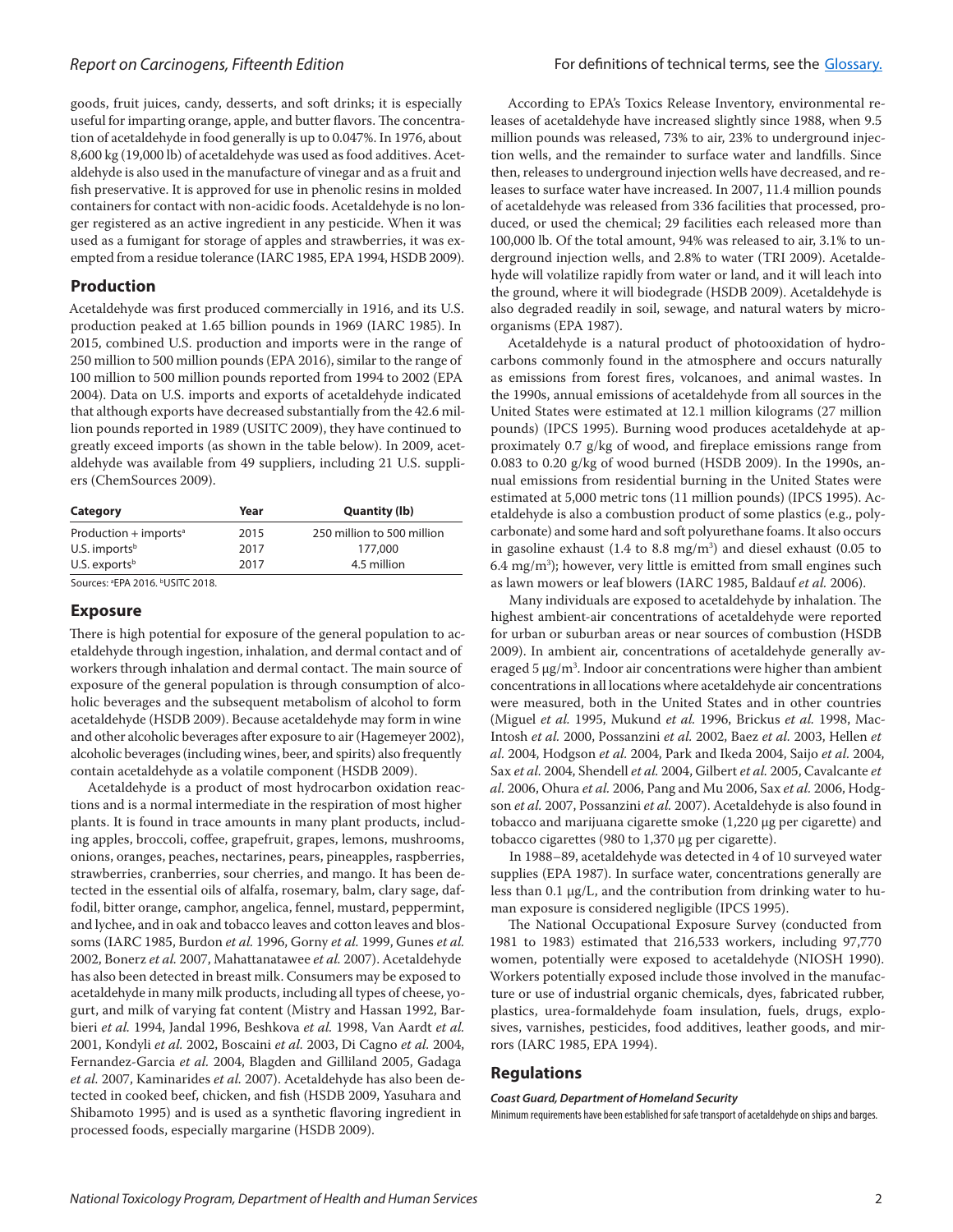#### *Department of Transportation (DOT)*

Acetaldehyde is considered a hazardous material, and special requirements have been set for marking, labeling, and transporting this material.

#### *Environmental Protection Agency (EPA)*

#### *Clean Air Act*

*Mobile Source Air Toxics:* Listed as a mobile source air toxic for which regulations are to be developed. *National Emission Standards for Hazardous Air Pollutants:* Listed as a hazardous air pollutant.

*New Source Performance Standards:* Manufacture of acetaldehyde is subject to certain provisions for the control of volatile organic compound emissions.

*Prevention of Accidental Release:* Threshold quantity (TQ) = 10,000 lb.

*Urban Air Toxics Strategy:* Identified as one of 33 hazardous air pollutants that present the greatest threat to public health in urban areas.

*Clean Water Act*

Designated a hazardous substance.

*Comprehensive Environmental Response, Compensation, and Liability Act* Reportable quantity  $(RQ) = 1,000$  lb.

*Emergency Planning and Community Right-To-Know Act*

*Toxics Release Inventory:* Listed substance subject to reporting requirements.

*Resource Conservation and Recovery Act*

*Listed Hazardous Waste:* Waste code for which the listing is based wholly or partly on the presence of acetaldehyde = U001.

#### *Occupational Safety and Health Administration (OSHA, Dept. of Labor)*

While this section accurately identifies OSHA's legally enforceable PELs for this substance in 2018, specific PELs may not reflect the more current studies and may not adequately protect workers.

Permissible exposure limit (PEL) = 200 ppm (360 mg/m<sup>3</sup>).

Considered a highly hazardous chemical: Threshold quantity  $(TQ) = 2,500$  lb.

## **Guidelines**

*American Conference of Governmental Industrial Hygienists (ACGIH)*

Threshold limit value – ceiling (TLV-C) = 25 ppm.

*National Institute for Occupational Safety and Health (NIOSH, CDC, HHS)* Immediately dangerous to life and health (IDLH) limit  $= 2,000$  ppm. Listed as a potential occupational carcinogen.

### **References**

Akron. 2009. *The Chemical Database.* The Department of Chemistry at the University of Akron. http://ull. chemistry.uakron.edu/erd and search on CAS number. Last accessed: 7/2/09.

Baan R, Straif K, Grosse Y, Secretan B, El Ghissassi F, Bouvard V, Altieri A, Cogliano V. 2007. Carcinogenicity of alcoholic beverages. *Lancet Oncol* 8(4): 292-293.

Baez A, Padilla H, Garcia R, Torres MD, Rosas I, Belmont R. 2003. Carbonyl levels in indoor and outdoor air in Mexico City and Xalapa, Mexico. *Sci Total Environ* 302(1-3): 211-226.

Bagnardi V, Blangiardo M, La Vecchia C, Corrao G. 2001. A meta-analysis of alcohol drinking and cancer risk. *Br J Cancer* 85(11): 1700-1705.

Baldauf R, Fortune C, Weinstein J, Wheeler M, Blanchard F. 2006. Air contaminant exposures during the operation of lawn and garden equipment. *J Expo Sci Environ Epidemiol* 16(4): 362-370.

Barbieri G, Bolzoni L, Careri M, Mangia A, Parolari G, Spagnoli S, Virgili R. 1994. Study of the volatile fraction of Parmesan cheese. *J Agric Food Chem* 42(5): 1170-1176.

Beshkova D, Simova E, Frengova G, Simov Z. 1998. Production of flavour compounds by yogurt starter cultures. *J Ind Microbiol Biotechnol* 20(3-4): 180-186.

Blagden TD, Gilliland SE. 2005. Reduction of levels volatile components with the "beany" flavor in soymilk by lactobacilli and streptococci. *J Food Sci* 70(3): M186-M189.

Boccia S, Hashibe M, Galli P, De Feo E, Asakage T, Hashimoto T, *et al.* 2009. Aldehyde dehydrogenase 2 and head and neck cancer: A meta-analysis implementing a Mendelian randomization approach. *Cancer Epidemiol Biomarkers Prev* 18(1): 248-254.

Boffetta P, Hashibe M. 2006. Alcohol and cancer. *Lancet Oncol* 7(2): 149-156.

Bonerz D, Würth K, Dietrich H, Will F. 2007. Analytical characterization and the impact of ageing on anthocyanin composition and degradation in juices from five sour cherry cultivars. *Eur Food Res Technol* 224(3): 355-364.

Boscaini E, Van Ruth S, Biasioli F, Gasperi F, Märk TD. 2003. Gas chromatography-olfactometry (GC-O) and proton transfer reaction-mass spectrometry (PTR-MS) analysis of the flavor profile of Grana Padano, Parmigiano Reggiano, and Grana Trentino cheeses. *J Agric Food Chem* 51(7): 1782-1790.

Brickus LSR, Cardoso JN, Neto FRD. 1998. Distributions of indoor and outdoor air pollutants in Rio de Janeiro, Brazil: Implications to indoor air quality in bayside offices. *Environ Sci Technol* 32(22): 3485-3490. Burdon J, Dori S, Marinansky R, Pesis E. 1996. Acetaldehyde inhibition of ethylene biosynthesis in mango fruit. *Postharvest Biol Technol* 8(2): 153-161.

Cavalcante RM, Campelo CS, Barbosa MJ, Silveira ER, Carvalho TV, Nascimento RF. 2006. Determination of carbonyl compounds in air and cancer risk assessment in an academic institute in Fortaleza, Brazil. *Atmos Environ* 40(29): 5701-5711.

ChemIDplus. 2009. *ChemIDplus Advanced*. National Library of Medicine.

http://chem.sis.nlm.nih.gov/chemidplus/chemidheavy.jsp and select Registry Number and search on CAS number. Last accessed: 7/2/09.

ChemSources. 2009. *Chem Sources - Chemical Search.* Chemical Sources International. http://www. chemsources.com/chemonline.html and search on acetaldehyde. Last accessed: 7/2/09.

Di Cagno R, Tamborrino A, Gallo G, Leone C, De Angelis M, Faccia M, Amirante P, Gobbetti M. 2004. Uses of mares' milk in manufacture of fermented milks. *Int Dairy J* 14(9): 767-775.

Druesne-Pecollo N, Tehard B, Mallet Y, Gerber M, Norat T, Hercberg S, Latino-Martel P. 2009. Alcohol and genetic polymorphisms: Effect on risk of alcohol-related cancer. *Lancet Oncol* 10(2): 173-180.

EPA. 1987. *Health Assessment Document for Acetaldehyde*. EPA/600/8-86-015A. Research Triangle Park, NC: U.S. Environmental Protection Agency.

EPA. 1994. *Chemical Summary for Acetaldehyde.* U.S. Environmental Protection Agency. http://www.epa. gov/chemfact/s\_acetal.txt.

EPA. 2004. *Non-confidential IUR Production Volume Information.* U.S. Environmental Protection Agency. http://www.epa.gov/oppt/iur/tools/data/2002-vol.html and search on CAS number.

EPA. 2016. *Chemical Data Reporting Summary: Acetaldehyde.* U.S. Environmental Protection Agency. https:// chemview.epa.gov/chemview and search on CAS number or substance name and select Manufacturing, Processing, Use, and Release Data Maintained by EPA and select Chemical Data Reporting Details.

Fernandez-Garcia E, Carbonell M, Gaya P, Nuñez M. 2004. Evolution of the volatile components of ewes raw milk Zamorano cheese. Seasonal variation. *Int Dairy J* 14(8): 701-711.

Furia TE, Bellanca N. 1975. *Fenaroli's Handbook of Flavour Ingredients*, vol. 2, Cleveland, OH: CRC Press. Gadaga TH, Viljoen BC, Narvhus JA. 2007. Volatile organic compounds in naturally fermented milk and milk fermented using yeasts, lactic acid bacteria and their combinations as starter cultures. *Food Technol Biotechnol* 45(2): 195-200.

Gilbert NL, Guay M, Miller JD, Judek S, Chan CC, Dales RE. 2005. Levels and determinants of formaldehyde, acetaldehyde, and acrolein in residential indoor air in Prince Edward Island, Canada. *Environ Res* 99(1): 11-17.

Gorny JR, Hess-Pierce B, Kader AA. 1999. Quality changes in fresh-cut peach and nectarine slices as affected by cultivar, storage atmosphere and chemical treatments. *J Food Sci* 64(3): 429-432.

Gunes G, Liu RH, Watkins CB. 2002. Controlled-atmosphere effects on postharvest quality and antioxidant activity of cranberry fruits. *J Agric Food Chem* 50(21): 5932-5938.

Hagemeyer HJ. 2002. Acetaldehyde. In *Kirk-Othmer Encyclopedia of Chemical Technology,* vol. 1. Online edition. New York: John Wiley & Sons. pp. 99-114.

Hellen H, Hakola H, Reissell A, Ruuskanen TM. 2004. Carbonyl compounds in boreal coniferous forest air in Hyytiala, Southern Finland. *Atmos Chem Phys* 4: 1771-1780.

Hodgson AT, Shendell DG, Fisk WJ, Apte MG. 2004. Comparison of predicted and derived measures of volatile organic compounds inside four new relocatable classrooms. *Indoor Air* 14(s8): 135-144.

Hodgson AT, Destaillats H, Sullivan DP, Fisk WJ. 2007. Performance of ultraviolet photocatalytic oxidation for indoor air cleaning applications. *Indoor Air* 17(4): 305-316.

HSDB. 2009. *Hazardous Substances Data Bank.* National Library of Medicine. http://toxnet.nlm.nih.gov/ cgi-bin/sis/htmlgen?HSDB and search on CAS number. Last accessed: 7/2/09.

IARC. 1985. Acetaldehyde. In *Allyl Compounds, Aldehydes, Epoxides, and Peroxides*. IARC Monographs on the Evaluation of Carcinogenic Risk of Chemicals to Humans, vol. 36. Lyon, France: International Agency for Research on Cancer. pp. 101-132.

IARC. 1987. Acetaldehyde. In *Overall Evaluations of Carcinogenicity*. IARC Monographs on the Evaluation of Carcinogenic Risk of Chemicals to Humans, suppl. 7. Lyon, France: International Agency for Research on Cancer. pp. 77-78.

IARC. 1999. Acetaldehyde. In *Re-evaluation of Some Organic Chemicals, Hydrazine, and Hydrogen Peroxide*. IARC Monographs on the Evaluation of Carcinogenic Risk of Chemicals to Humans, vol. 71. Lyon, France: International Agency for Research on Cancer.pp. 319-335.

IPCS. 1995. *Environmental Health Criteria No. 167. Acetaldehyde*. International Programme on Chemical Safety. http://www.inchem.org/documents/ehc/ehc/ehc167.htm.

Jandal JM. 1996. Studies on dried fermented dairy products prepared from sheep milk. *Small Rumin Res* 21(3): 217-220.

Kaminarides S, Stamou P, Massouras T. 2007. Comparison of the characteristics of set type yoghurt made from ovine milk of different fat content. *Int J Food Sci Tech* 42(9): 1019-1028.

Kondyli E, Katsiari MC, Masouras T, Voutsinas LP. 2002. Free fatty acids and volatile compounds of low-fat Feta-type cheese made with a commercial adjunct culture. *Food Chem* 79(2): 199-205.

MacIntosh DL, Zimmer-Dauphinee SA, Manning RO, Williams PL. 2000. Aldehyde concentrations in ambient air of coastal Georgia, USA. *Environ Monit Assess* 63(3): 409-429.

Mahattanatawee K, Perez-Cacho PR, Davenport T, Rouseff R. 2007. Comparison of three lychee cultivar odor profiles using gas chromatography—Olfactometry and gas chromatography—Sulfur detection. *J Agric Food Chem* 55(5): 1939-1944.

Miguel AH, Neto FBD, Cardoso JN, Vasconcellos PD, Pereira AS, Marquez KSG. 1995. Characterization of indoor air-quality in the cities of Sao-Paulo and Rio-de-Janeiro, Brazil. *Environ Sci Technol* 29(2): 338-345.